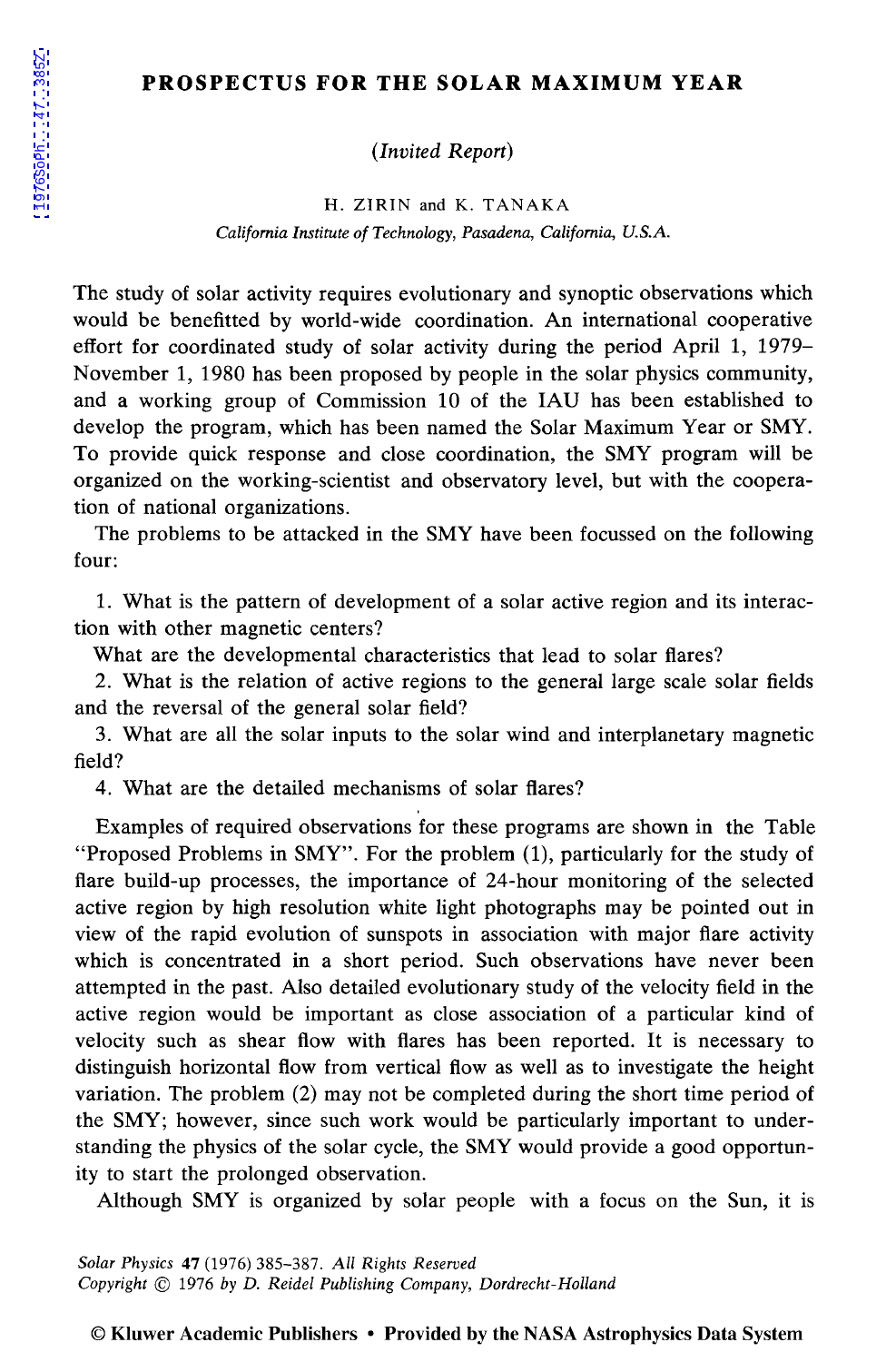obvious that there is great potential in cooperation with the International Magnetospheric Study, the last portion of which will overlap with the SMY. It would seem sensible to use our close watch on the sun to inventory the solar inputs to the solar wind and determine their effect on the magnetosphere. For this purpose, a continuous watch of the Sun over a few solar rotations would be necessary, as well as the continuous measurement of the solar wind at the same period. There may be at least three possible solar inputs to the solar wind: (1) coronal transients, (2) coronal holes, (3) flares. Although these are best observed in the EUV, and soft X-ray regions, it would be also possible to detect these inputs from the ground-based observation only.

Any ground-based program will be greatly enhanced in value by spacecraft measurements and vice versa. From this point of view it should be emphasized to make detailed programs on cooperative bases with any planned satellites and rockets. Particular attention should be paid to the SMM. There is special interest in high resolution soft X-ray and EUV images, and hard X-ray monitoring.

For successful coordinated observations there are several things to be prepared. The working group is now engaged in the following problems:

1. An inventory of solar observatories which are willing to participate in the SMY and their potential contribution.

2. A detailed scientific program identifying specific problems which benefit from specific cooperative and long-term observations. An attempt will be made to fit the capabilities of the various observatories to such programs and divide the responsibilities among them. Observatories can contribute by observing at times when others cannot observe, or by carrying out simultaneous observations of additional parameters.

3. A plan for alerts and identification of interesting active centers or magnetic configurations.

4. How can the data best be exchanged 'and made available for analysis?

It is hoped to publish a solar newspaper every 27 days in which informal communication of the progress of our works will be made available to the various workers. Preliminary publishing of photographs and data may help further data exchanges although we need unique and new ideas on the data exchange problem.

Four years are available before the beginning of this program. We hope to identify needed instrumentation and stimulate its development by cooperating groups; hopefully pilot programs will be carried out. From a practical point of view it would be desirable that the SMY merges with the FBS for a given period of time at the initial stage.

[1976SoPh...47..385Z](http://adsabs.harvard.edu/abs/1976SoPh...47..385Z)

1976SoPh...47..385Z